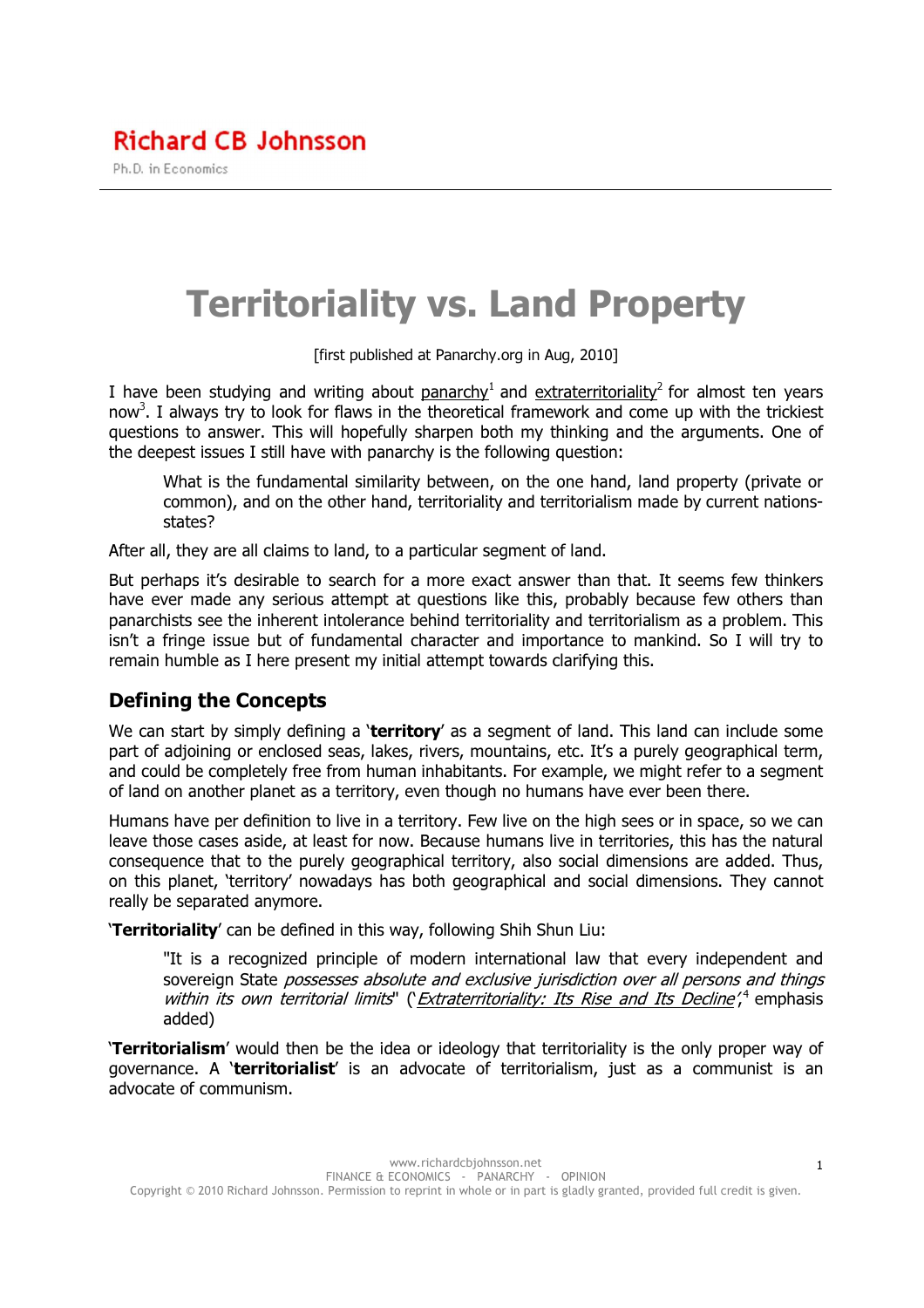Ph.D. in Economics

#### Territorialism in Human History

There could be different ways of addressing this topic. I will attempt at answering the question at hand by tracing territoriality and territorialism through human history. By doing this we can learn more about land property as well, since they do seem to have similarities.

In a prehistoric era, people lived in places like caves. It would then be natural to think that some claimed a certain cave to be theirs, at least as long as they stayed there. In case too many tried to live there and off the natural bounty of the surrounding territory, problems might arise. Perhaps there wasn't enough space in the cave, enough food around, or perhaps there were other reasons for rivalry. So perhaps some people wanted to make sure that only they could live there. This would probably be a group of people, perhaps an extended family (I leave it to the experts to sort out the details about that).

In order to shut other people or animals out of the cave, something resembling a gate might have been erected. A gate might also confine people that otherwise might have wanted to walk out of the cave, for example small children. So the gate might serve the dual purposes of shutting out and confining others.

Later people left the caves and eventually became farmers. They started cultivating land and thus more clearly occupied a particular territory. They might have domesticated animals. Thus, there might eventually be reasons to mark the used territory in some way to show others that it's occupied. There might even been some fencing or framework erected in order to shut other people or animals out, but also confine some other people and animals. Some of these places might eventually have started to look like villages, town or even cities. Within these, people might have erected their own dwellings or houses and considered them to be their own. They might also have had a chieftain, selected in whatever way suited the people and their way of life.

Later on in history, such cities were walled. This walled territory could offer protection against the elements, animals and other people. The walled city would probably also offer pretty good chances of earning an income from trade. They also offered a chance for a chieftain to obtain a much more noble title, maybe becoming a king or sultan of the city. The walls also offered a chance to confine people, and now people also could be imprisoned in a more effective way. Maybe some slaves weren't allowed to leave the city at all, and the city gates were guarded. The king might have used the gate as an excuse to raise revenue through tolls, maybe quite reasonable since the walls and guards needed to be paid for. Thus, a small part of the vast territory of earth was treated very differently than the rest. [i]

Now, I believe this might be a fairly accurate description of how people have related to territory in the past. But this has nothing to do with territoriality or territorialism. First of all, these claimed territories were minuscule parts of the overall territory.

Secondly, there are numerous accounts throughout history that even within such cities the king didn't possess 'absolute and exclusive jurisdiction over all persons and things within its own territorial limits'. See Liu's book for numerous historical examples.

Thirdly, since there are no wide-spread accounts available of people claiming that such 'absolute and exclusive jurisdiction over all persons and things within its own territorial limits' would be the only proper way of governance, there was no real territoriality or territorialism present.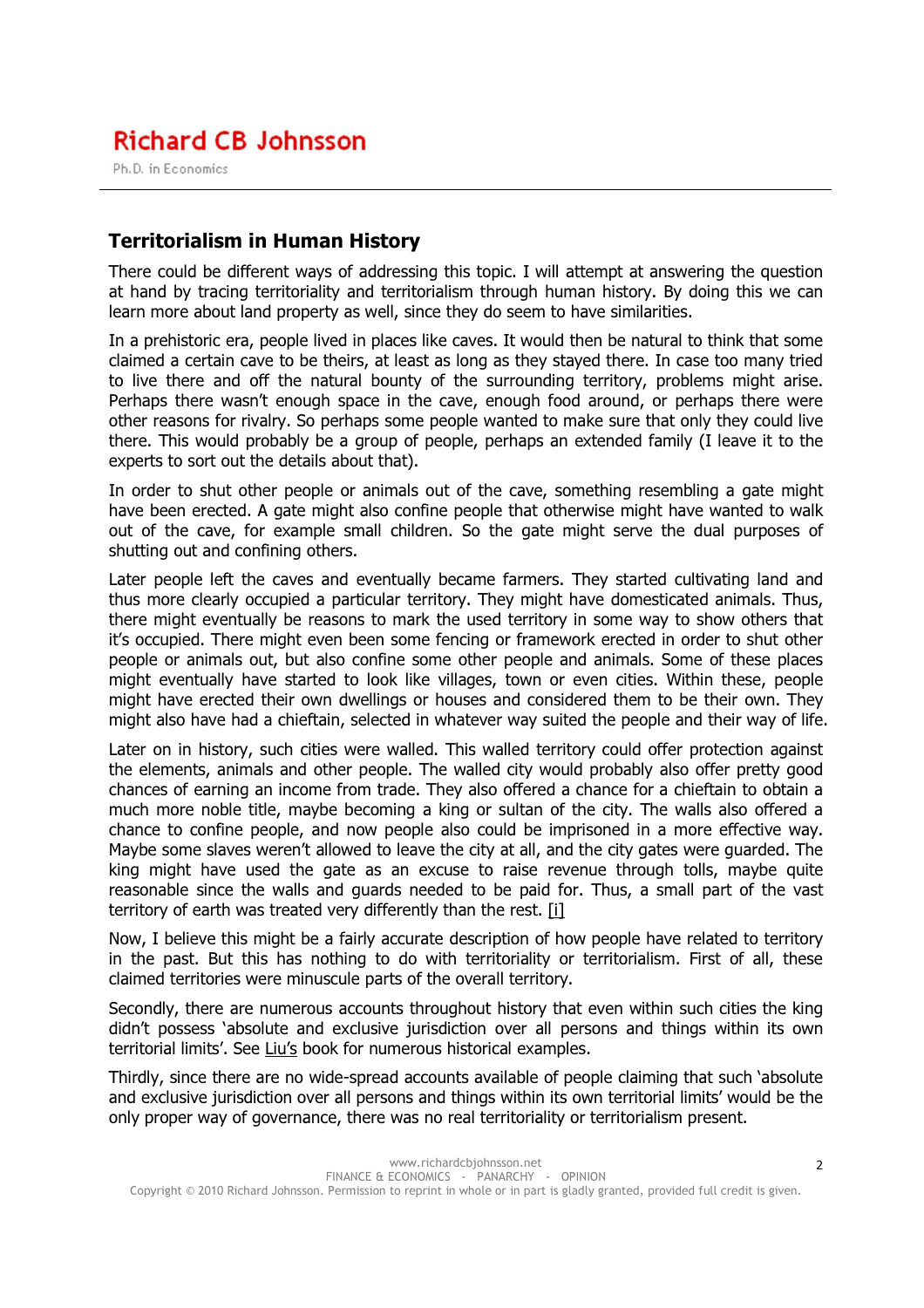Ph.D. in Economics

On the other hand, I do see how territoriality or territorialism could arise from the examples above. As soon as enough power had concentrated in the cities, they could start to make claims to the surrounding countryside. And as more and more such claims arise, in some parts there might be such claims to every single segment of land.

From such claims there is only a brief step to feudalism. And in AD 1158 the Emperor Frederick I Barbarossa at the Reichstag of Roncaglia first established in writing the sovereign rights that in addition to water access included, inter alia, the right to raise duty, the right to hunting and the right to levy taxes, opening up for wide-spread territoriality and feudalism in Europe. Or as Henry Sumner Maine<sup>5</sup> put it:

Territorial sovereignty - the view which connects sovereignty with the possession of a limited portion of the earth's surface, was distinctly an offshoot, though a tardy one, of feudalism. This might have been expected a priori, for it was feudalism which for the first time linked personal duties, and by consequence personal rights, to the ownership of land." (Ancient Law, Chapter IV)

#### Property

From the sketch of human early history and the Henry Sumner Maine quote we can infer something about property as well. Often property is divided into 'common property' and 'private property'. But I think this is too simple. As a minimum, I think we have to divide private property into two categories, in the tradition of Proudhon, and differentiate between (i) '**private** personal (moveable) property' and (ii) 'private land property'. The former would include things that are moveable and might even include things like buildings if they are built on land that doesn't belong to you. The latter is simply the land itself, including any adjoining or enclosed sea, lakes, rivers, mountains, etc. But also the common property could be divided along similar lines. First we could have (iii) **'common moveable property'** and then (iv) **'common** land property'. It would then look like this:

|                  | Property |                        |          |
|------------------|----------|------------------------|----------|
| Private Property |          | <b>Common Property</b> |          |
| Private          | Private  | Common                 | Common   |
| Moveable         | Land     | Moveable               | Land     |
| Property         | Property | Property               | Property |

It's interesting to note that in the historical cases I mentioned above, i.e. the cave, the farmer village, the city, there surely was a lot of common property within and without the confinement of the territory claimed. Some people might have more or less often been excluded from a specific territory, but these people might in turn have excluded other from another territory. Common land property of those times had really very little to do with what today is called 'public property', where the territorialist monopolist state claims ownership. So I see very little problem with common property at all in relation to territoriality and territorialism, but I might be wrong.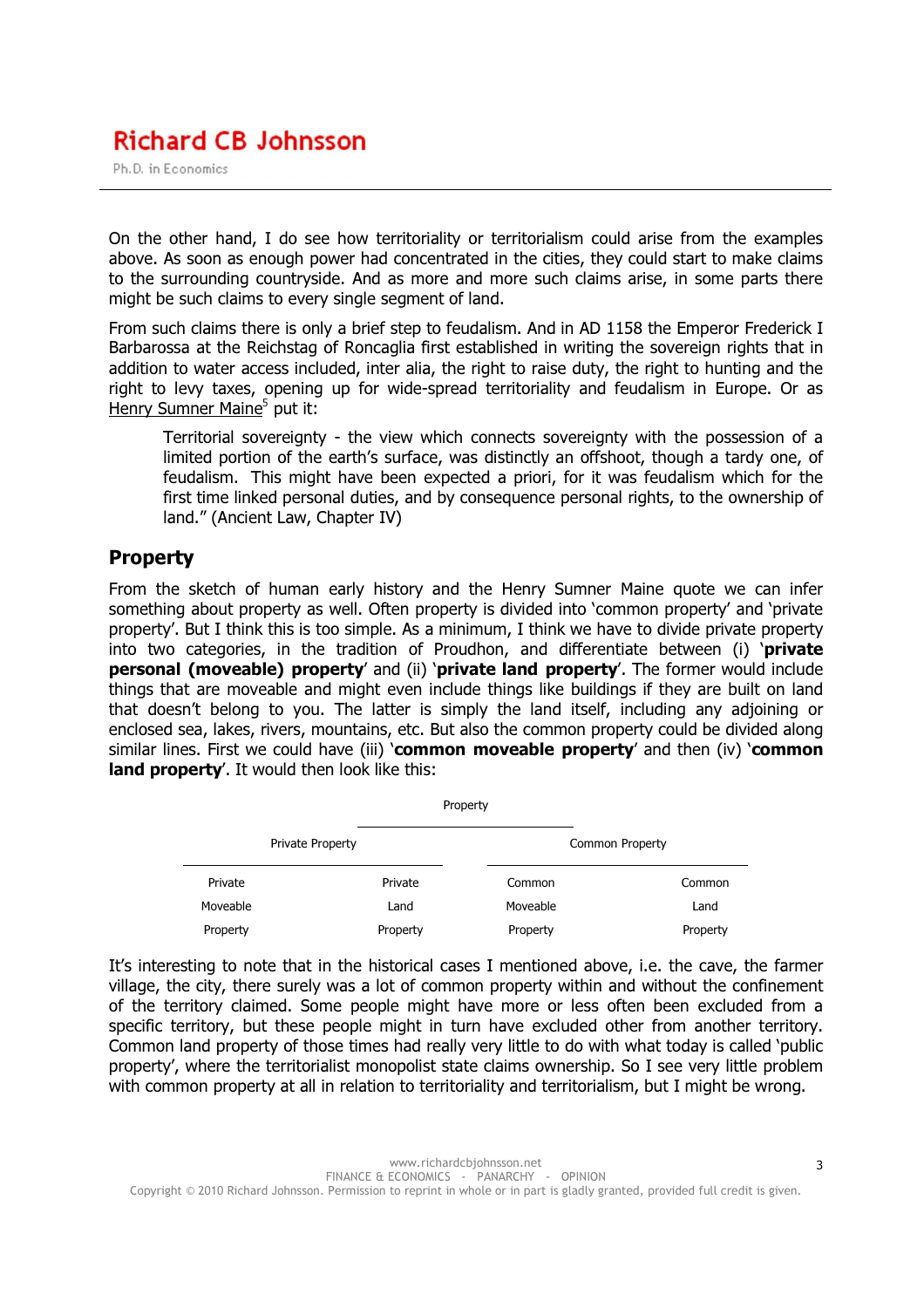Ph.D. in Economics

What about private property in those historical cases? Well, it's highly likely that people had personal property, from simple things like a comb to more advanced tools. But even though they might have had their own dwellings and houses in villages, towns and cities, these might still have been considered personal property rather than land property. The land property itself wasn't a big issue early in human history [ii]. Hence, it seems that another thing that makes everything more complicate and that set everything in motion towards territoriality and territorialism was claims to private land property.

#### Natural Right to Private Land Property

But before we jump to conclusions about private land property, it might be useful to consider various ways of handling this kind of property. One very famous defence of private property came from John Locke in his 'Second Treatise of Government' (1690). This included both personal and land property, the major requirement of this natural rights argument would be that it had (somehow) been mix with personal labor [iii]. This argument should be seen in light of the major move towards territoriality and territorialism that followed from The Peace of Westphalia (1648) that ended the Thirty Years' War in Europe, published 42 years after the Peace. It might have been a reaction to that movement, or simply a similar argument applied to a related issue, I don't know.

Although it seems perfectly natural that you have a right to your personal property and even to such property like crops and trees that you have planted, as well as to buildings, claims to the territory or land itself falls into a completely different category. These are things that were there long before humans existed. It's not possible, it seems to me, to rightfully claim that some person at a particular point in time should have any exclusive right to the land or territory itself. That would indeed be a kind of territoriality and territorialism. Maybe that kind of property indeed is theft, to use Proudhon's famous words. [iv]

### Everyman's Right to Private Land Property

There are, fortunately, non-territorial solutions to such a territorialist dilemma that avoid absolute and exclusive claims to the segment of land at hand. Some might be unaware of this, but there's a rich legacy of customary law that handles this in a very neat way. I'm thinking of the so-called 'everyman's right' prevalent throughout Scandinavia. According to Wikipedia<sup>6</sup>:

Ancient traces provide evidence of the freedom to roam in many European countries, suggesting such a freedom was once a common norm. Today, the right to roam has survived in perhaps its purest form in Finland, Iceland, Norway and Sweden. Here the right has been won through practice over hundreds of years and it is not known when it changed from mere 'common practice' to become a commonly recognised right. A possible explanation as to why the right has survived mainly in these four countries is that feudalism and serfdom were not established there. Another factor is the survival of large areas of unenclosed forest. Elsewhere in Europe land was gradually enclosed for private use and enjoyment, with commoners' rights (for instance, rights to gather fuel or graze animals) largely eliminated.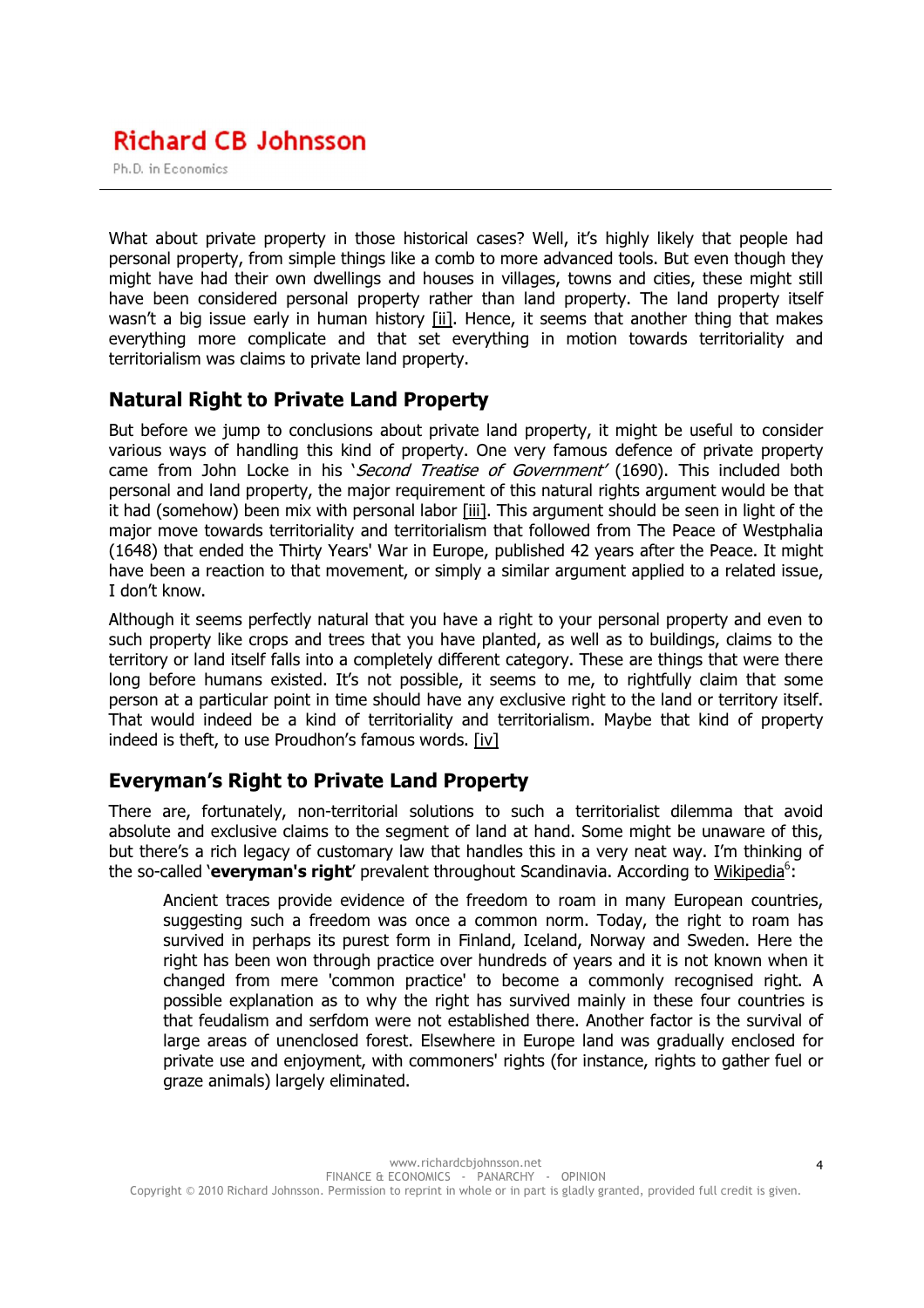Ph.D. in Economics

Today these rights underpin opportunities for outdoor recreation in several of the Nordic countries, providing the opportunity to hike across or camp on another's land (e.g. in Sweden for one or two nights), boating on someone else's waters, and picking wildflowers, mushrooms and berries. However — with the rights come responsibilities; that is, an obligation neither to harm, disturb, litter, nor to damage wildlife or crops.

Access rights are most often for travel on foot. Rights to fish, hunt or take any other product are usually constrained by other customs or laws. Building a fire is often prohibited (though in Sweden fires are allowed with proper safety precautions). Making noise is discouraged. In some countries, putting up a tent in the forest for one night is allowed, but not the use of a caravan. Access does not extend to built up or developed land (such as houses, gardens) and does not include commercial exploitation of the land. For example, workers picking berries may be legal only with the landowner's permit.

There are some significant differences in the rules of different countries.

While it's true that Scandinavia had no feudalism and no large enclosed forests, I'm not sure what were the hen and the egg here. Having grown up in Scandinavia, I can tell you that we learn as toddlers about this customary law (still not formalized into law) and easily accept the validity of the arguments in its favor. So I would rather like to believe that it was because of this that there was no feudalism or no large enclosed forests in Scandinavia, than the opposite.

This kind of private land property might seem weaker that the Locke kind, but I'm not entirely sure about that. For example, there's clearly something positive to know that your land property never can be land-locked. Also, there's a stronger natural respect for the really private parts of the properties, like gardens etc. Moreover, the actual need itself to own land property is greatly diminished if you know you always can access land and water. Incidentally, I have never liked the Lockean argument when applied to land, probably because I grew up with one kind of everyman's right.

By this example we can see that relatively large populations in several advanced countries have a system of property rights that covers both common property and private property to both personal property and land property, while at the same time avoid the trap of territoriality and territorialism.

#### Territory without Territorialism

At the beginning I asked this question:

What is the fundamental similarity between, on the one hand, land property (private or common), and on the other hand, territoriality and territorialism?

Now we have established a basic similarity – they are all based on territoriality and territorialism. But while this might look like bad news, or at least disturbing, but I would like to see this as extremely positive. It could present another avenue towards avoiding the trap of territoriality and territorialism altogether. How?

Well, we have already seen that there are real-world examples of how land property can be justified without falling into the trap of territoriality and territorialism. So because of the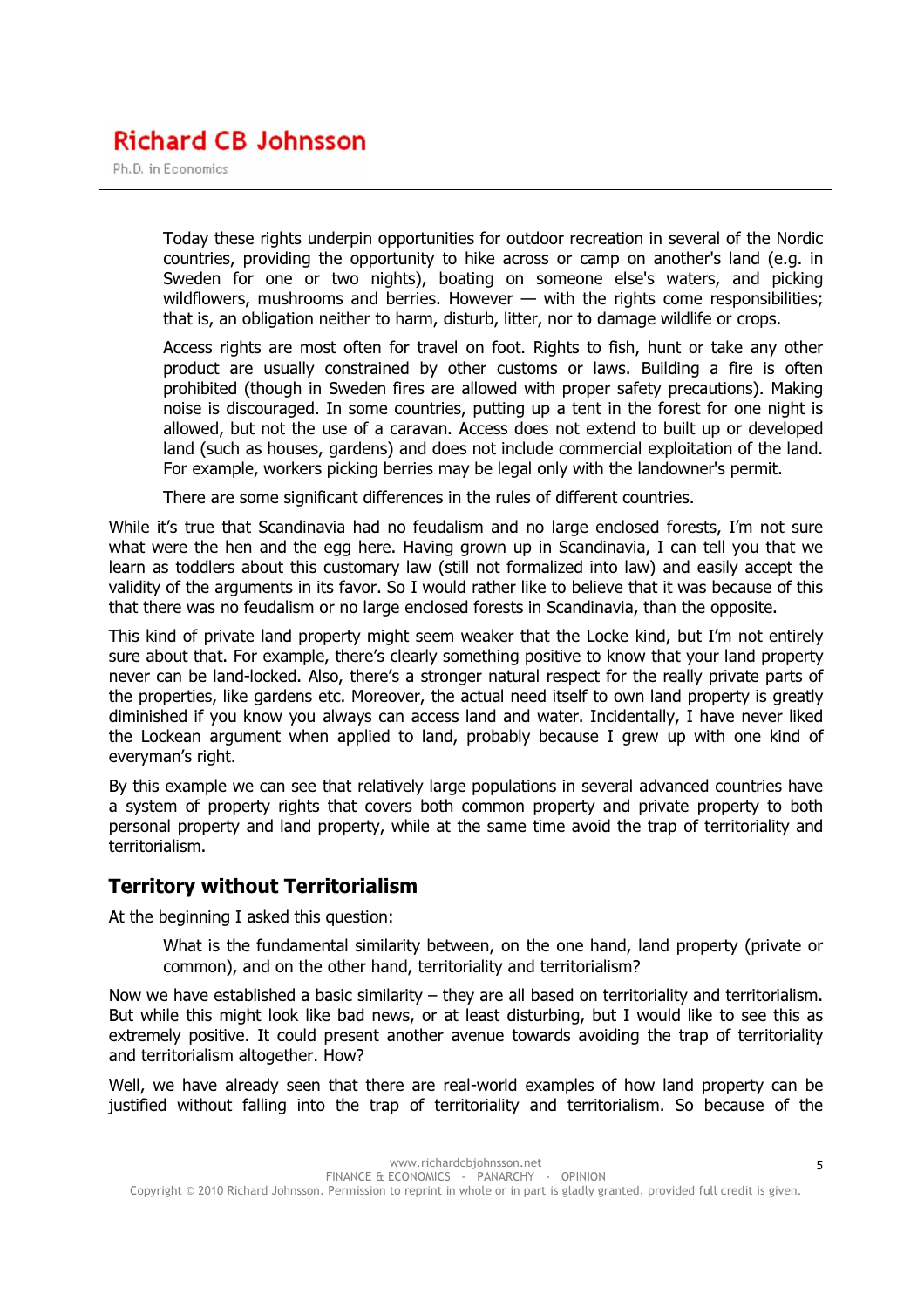Ph.D. in Economics

similarities, we might find more confidence in our search for ways of avoiding territoriality and territorialism also on a macro level.

Why not start by looking at history again?

There are numerous examples where visitors to a territory were granted the right to follow their own laws. For example, Shih Shun Liu showed in his 'Extraterritoriality: Its Rise and Its Decline<sup>r7</sup> that non-territorial governance has existed very early in Africa, Europe, the Middle-East and the Far East, indeed, all the places Liu studied. Such non-territorial rights have been granted both unilaterally and reciprocally, and sometimes imposed.  $[v]$ 

But while that would mean a strike at the root of both territoriality and territorialism, there would still seem to be claims to territoriality and territorialism involved. However, there are other historical examples as well. For example, during the later stages of the Roman Empire, there were many local kings around the Empire. For example, as Henry Sumner Maine<sup>8</sup> noted 1861, "the Merovingian line of chieftains, the descendants of Clovis, were not Kings of France, they were Kings of the Francs."

This is of highest importance and I want to make this entirely clear. First you had an Emperor in Rome, being Emperor of a very large territory. Within this territory people submitted to various kings. But these kings were not kings of a part of the major territory, but king of the people in question. And they weren't at all territorial, insofar as (i) people submitted to their own kings and laws even when living in the same territory, and (ii) they often could change allegiance more or less freely.

Liu established the former by writing:

Thus, in the same country – and even in the same city at times – the Lombards lived under Lombard law, and the Romans under Roman law. This differentiation of laws extended even to the various branches of the Germanic invaders; the Goths, the Franks, the Burgundians, each submitted to their own laws while resident in the same country. Indeed, the system was so general that in one of the tracts of the Bishop Agobard, it is said: 'It often happens that five men, each under a different law, would be found walking or sitting together.'

He also provides evidence of the latter (emphasis added):

In the first half of the eighth century, the Lombards in France were tried according to Lombard law and at least partly by judges who were Alamanns, the *latter having once* been Lombards and lived under Lombard law.

So clearly somebody had changed allegiance without changing territory, much like changing church or religion today. This system of governance is sometimes referred to as a system of personality of laws, i.e. the law followed the person and not the territory. In 1776 Edward .<br>Gibbon, in his tome *The Decline And Fall Of The Roman Empire*, <sup>9</sup> wrote the following in reference to the 'Laws of the Barbarian' of the 5th and 6th centuries:

[T]he laws of the barbarians were adapted to their wants and desires, their occupations and their capacity; and they all contributed to preserve the peace, and promote the improvements, of the society for whose use they were originally established. The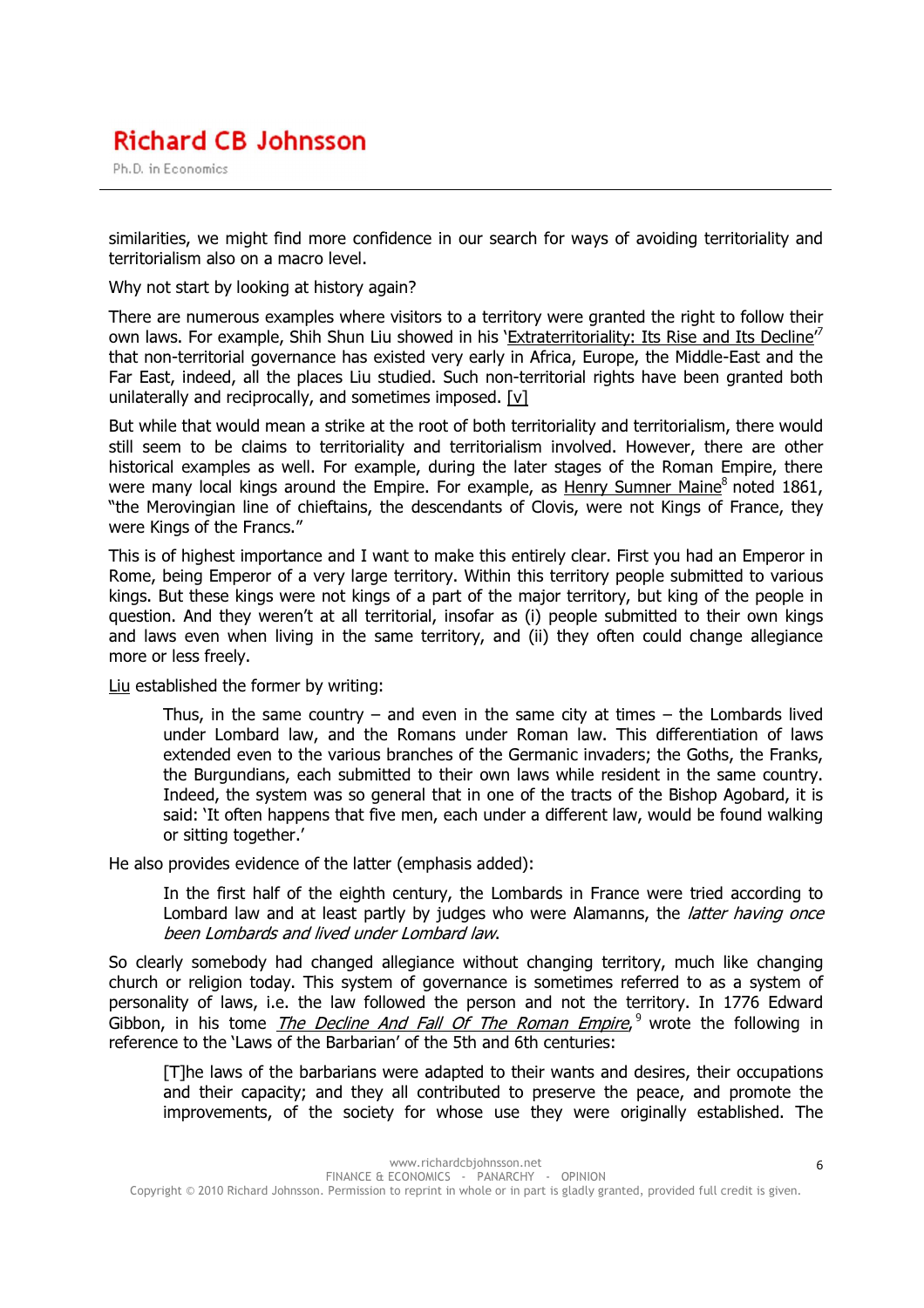Ph.D. in Economics

Merovingians, instead of imposing a uniform rule of conduct on their various subjects, permitted each people, and each family, of their empire freely to enjoy their domestic institutions; nor were the Romans excluded from the common benefits of this legal toleration.

In a footnote related to this section,  $Gibbon^{10}$  wrote that his source Bishop Agobard "foolishly proposes to introduce an uniformity of law as well as of faith" (emphasis added).

I believe this summarizes the stylized historical facts pretty well:

- Macro level Emperor over a large territory.
- Meso level King, paying allegiance to the Emperor. King did challenge Emperor from time to time if not content. Was king over a people, not a territory.

- Micro level – Individual, paying allegiance to the King. People challenged their king from time to time if not content. Individuals could voluntarily change allegiance.

From an individual perspective, insofar as this description holds, such kinds of governance were social contracts worthy the name, since they were both based on consent and a possibility to exit. And as Paul-Emile de Puydt<sup>11</sup> remarked 150 years ago, the kings "will have complete submission - voluntary, moreover, for the whole term of the contract." And even if the description wouldn't hold, we still have established another possible and more tolerant way of organizing governance.

It would matter very little to the individual who was the 'Master of the Territory', the Emperor, as long as you can change allegiance between kings/governments/laws without having to move. Just like you don't care and don't have to know who owns the land property in Scandinavia as long as you can go hiking in the forest [vi].

Thus, just as in the similar micro-level case with land property, it's possible to avoid the trap of territoriality and territorialism also on a macro level.

#### Concluding Remarks

There are similarities between, on the one hand, land property (private or common), and on the other hand, territoriality and territorialism made by current nations-states. But the similarities are only there insofar as land property involves *absolute and exclusive* claims to particular segment of land, something that is far from inevitable.

But when such claims are made, they resemble very much territoriality and territorialism, and such claims are not rightful claims. They are intolerant and unjust. Territorialism is theft, to paraphrase Proudhon.

Although the human fate is inseparable from 'territory', it wouldn't be a correct inference to say that the human fate is inseparable from 'territoriality' and 'territorialism'. Fortunately, there are ways available, tested and refined by time, to avoid the trap of territoriality and territorialism. This hold for both land property and the territoriality and territorialism made by current nationsstates, and we have looked at some examples above.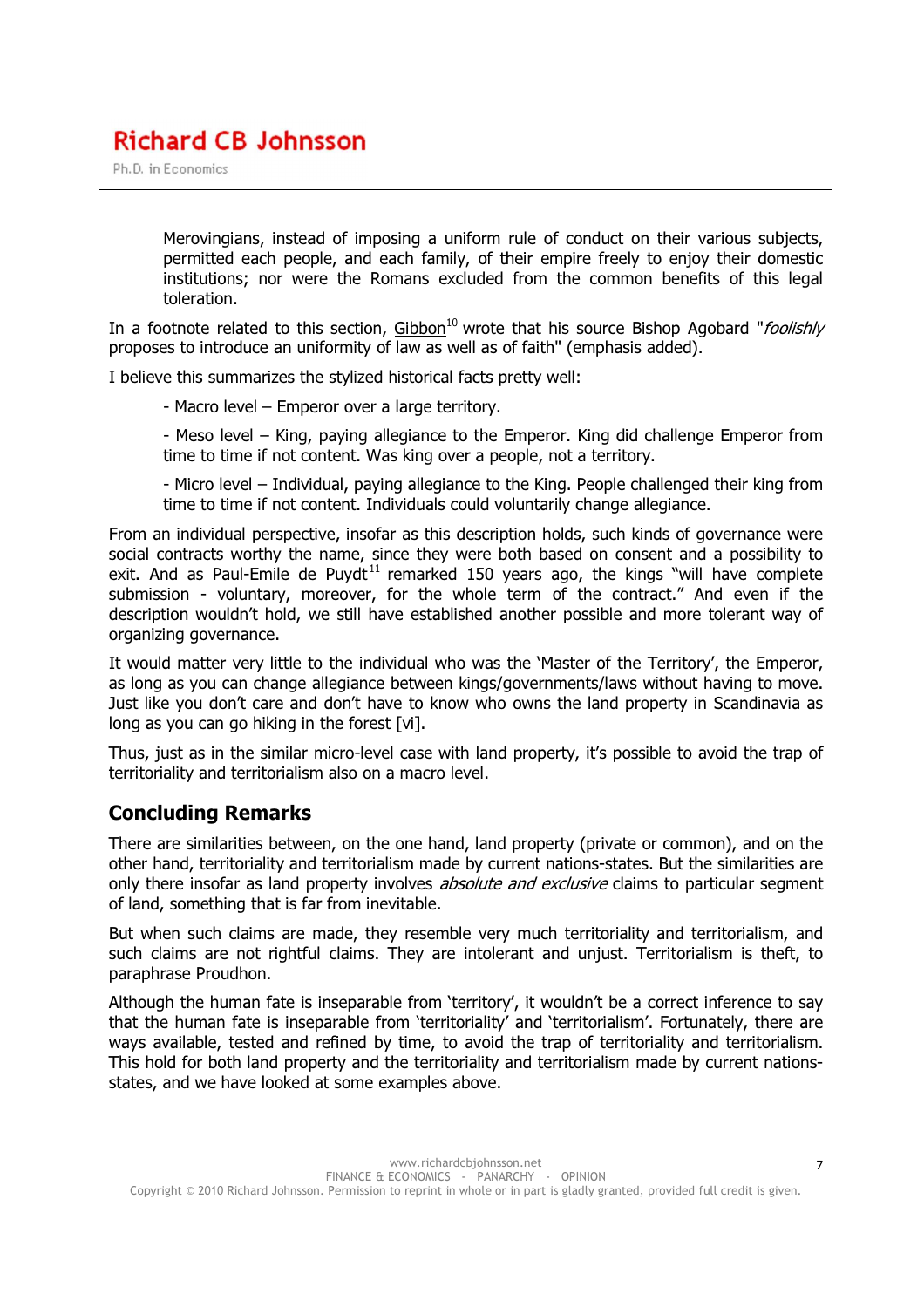Ph.D. in Economics

I'm not an advocate of one solution to fit all mankind for all time. Au contraire, that's a major argument against territoriality and territorialism. But also everyman's right comes in different varieties and is still or until recently only customary law, not written law. And the 'Emperor-King-Consenting Individual' approach might open up for many interesting truly social contracts. This could be realized within the current reality of territorialist nation-states, pretty much as de Puydt envisioned. Political parties could correspond to the kings of the past, the kings and queens of today could perhaps play a role in it, alliances could form over borders and they could meet in the local parliament. Once borders are loosed up like this, issues of immigration would soon loose validity. Elections would be held as usual, only now you would actually get the government and the politics you ask for. The elected "will have complete submission - voluntary, moreover, for the whole term of the contract." No system or government or nation-state would have to be abolished, only some tolerant changes introduced.

I'm sure there are many, many other ways of doing this around the world that avoids the trap of territoriality and territorialism. And there might perhaps be even better ways ahead of us. He who seeks finds, as the saying goes. But advocating Lockean territoriality and territorialism at the micro level as a solution to the problems created by territoriality and territorialism at the macro level cannot be a wise thing, I believe. And attacking private property with help of a territorialist monopolist nation-state seems just as unwise. After all, they are children of the same intolerant ideology.

Most people today seem to think territorialism is the only way, either by default or because they are dependent on that view for their income and career. "It is difficult to get a man to understand something when his salary depends on his not understanding it," as Upton Sinclair put it. Being on the territorialist payroll might make people overlook the non-territorialist alternatives. They do not seek. Let's end this essay by some words by Max Nettlau, who once commented in relation to the merits of non-territorialism and panarchy, that "all this is so simple and correct that I am convinced that no one will want to know anything about this." We all know he will eventually be proven wrong.

#### **Endnotes**

[ii] And even today in cities most people think it's the building that you own rather than the land. But as soon as you are allowed to demolish such a building and build another, the land has a value separate from the value of the building itself.

[iii] This argument has also been used in defence of common property, see Roderick Long's A Plea for Public Property.

[iv] In the Proudhon tradition of thought also private moveable property in the form of capital goods are regarded as theft and anti-social, while private moveable property for personal consumption would be OK. That's really silly. For what if I started to use my personal property for productive purposes, i.e. in order to earn an income, and even hire someone to help me out? It would still be the same good, just put to a different use. Let's say I have a car, but suddenly find that I can earn an income from driving others, and use it like a taxi. Since now the car is used for productive purposes and is a capital good, should it then be forbidden? And since I still would use it partly as for

<sup>[</sup>i] Probably the most famous wall in the world today, the so-called Great Wall in China, was used not only to shut people out, but also to confine people. Once new territory was gained, a wall was erected to secure the land, shut the enemy out and confining the people living on that land. Similarly, the Berlin Wall was mainly erected for confinement. There are more examples available.